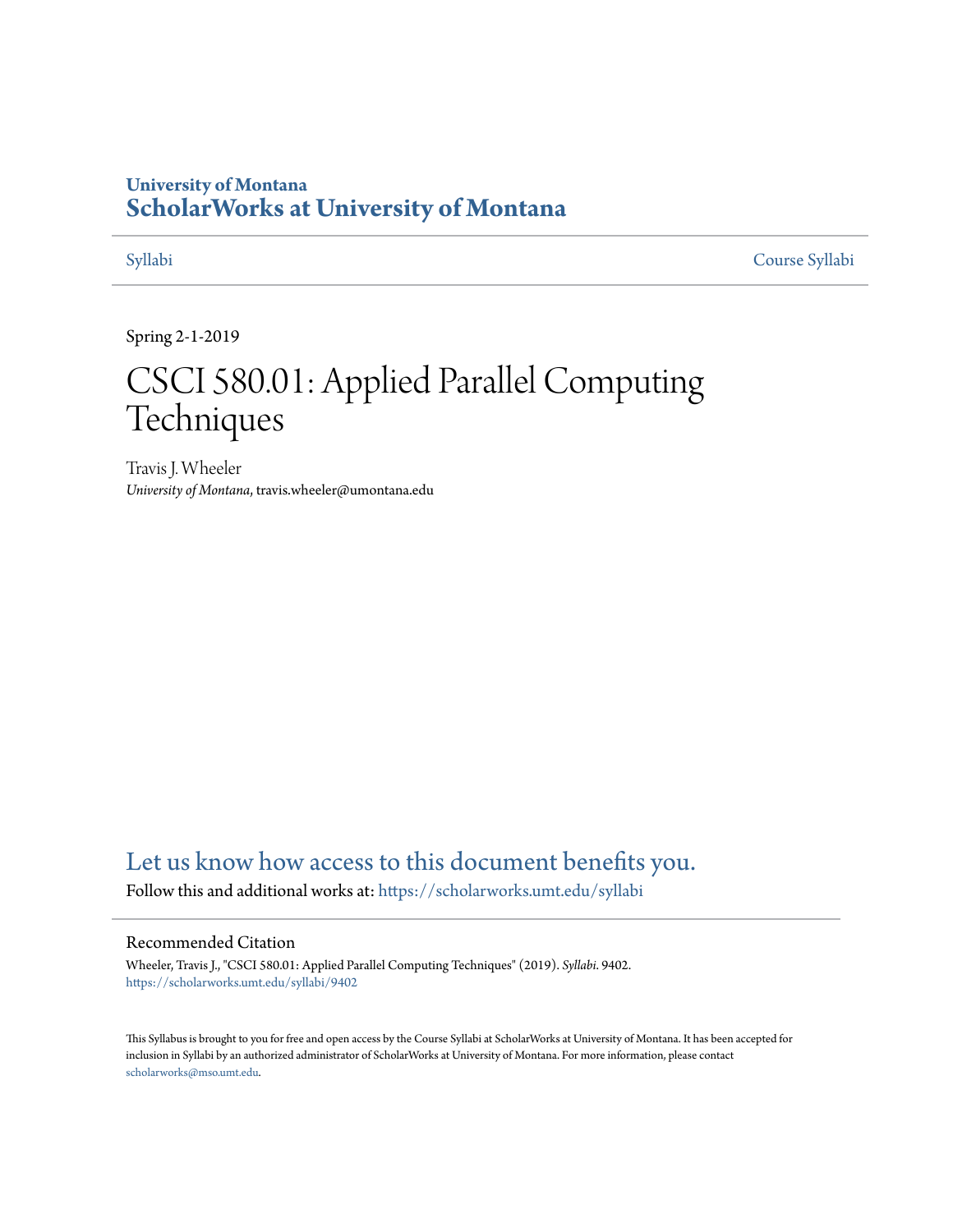# **CSCI 480/580: Parallel Computing**

#### **Course information**

Meeting time: T/Th 9:30-10:50AM Final Exam: none Spring 2019 Location: Social Science 362

 Course material/submissions/grades are in Moodle (http://umonline.umt.edu)

#### **Instructor information**

Office Hours: TBD or by appointment (see http://wheelerlab.org/schedule) Instructor: Travis Wheeler Office: Social Science 420 E-mail: travis.wheeler@umontana.edu Phone: 406-243-6219

#### **Course Overview**

This course is an introduction to parallelism and parallel programming. Topics include the various forms of parallelism on modern computer hardware (e.g. multiple cores, SIMD vector instructions, GPUs, FPGAs, and networked clusters), with coverage of locality and latency, shared vs non-shared memory, and synchronization mechanisms (locking, atomicity, etc). We will address computer architecture at a high level, sufficient to understand the relative costs of operations like arithmetic and data transfer. We will discuss patterns that appear in essentially all programs that need to run fast. The emphasis will be on implementing actual parallel applications, rather than mere theory.

#### **Course Prerequisites**

CSCI 205 and 232, or instructor consent.

Regarding instructor consent: this course may prove useful for students from many departments and with different backgrounds. I will assume mature programming skills in a conventional (non-parallel) language, as well as enough mathematical skills to understand the problems and algorithmic solutions presented. Course projects will be implemented in C – I strongly recommend having familiarity with C prior to the beginning of class, for example using this online tutorial: http://www.cprogramming.com/tutorial/c-tutorial.html.

#### **Course Learning outcomes**

- Able to recognize and analyze patterns/applications that benefit from parallelism
- Able to implement basic parallel computing in multithreaded environment (OpenMP, Pthreads)
- Able to implement basic parallel computing in GPU environment (CUDA)
- • Able to implement basic SIMD computing approaches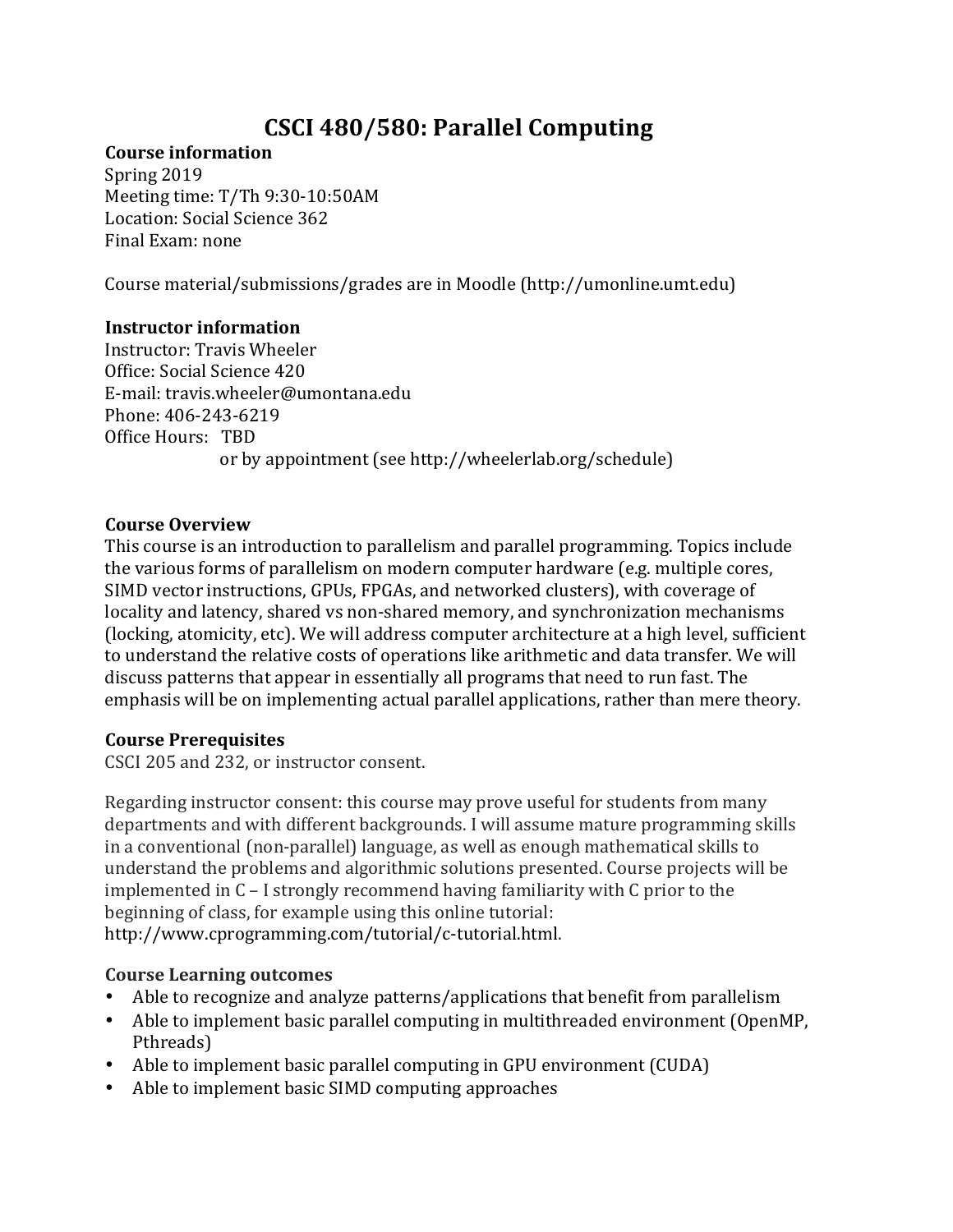- Able to implement basic parallel computing in a cluster environment (MPI)
- Able to analyze and measure performance of parallel computing systems, and to debug those systems
- Able to analyze the impact of latency and resource contention on throughput

 Additionally, for graduate students:

 • Experience presenting complex computer science (algorithm) methods and results to an audience

#### **Required textbook**

 *Parallel Computing for Science and Engineering*, by Victor Eijkhout https://moodle.umt.edu/pluginfile.php/1579508/mod\_resource/content/1/EijkhoutParComp.pdf

#### **Other resources**

 An open source textbook by Norm Matloff:

http://heather.cs.ucdavis.edu/~matloff/158/PLN/ParProcBook.pdf

OpenMP

 https://www.youtube.com/playlist?list=PLLX-Q6B8xqZ8n8bwjGdzBJ25X2utwnoEG http://openmp.org/mp-documents/Intro\_To\_OpenMP\_Mattson.pdf http://openmp.org/mp-documents/Mattson\_OMP\_exercises.zip

CUDA

 https://www.udacity.com/course/intro-to-parallel-programming--cs344 https://github.com/udacity/cs344

#### **Grading**

| Undergraduate          |     |
|------------------------|-----|
| Homework:              | 40% |
| Exams:                 | 30% |
| In-class activities    | 30% |
|                        |     |
| Graduate               |     |
| Homework:              | 30% |
| Exams:                 | 20% |
| In-class activities    | 25% |
| Work/Presentations 25% |     |

Grade cutoffs: curved, based on my opinion of the work of students at the boundary.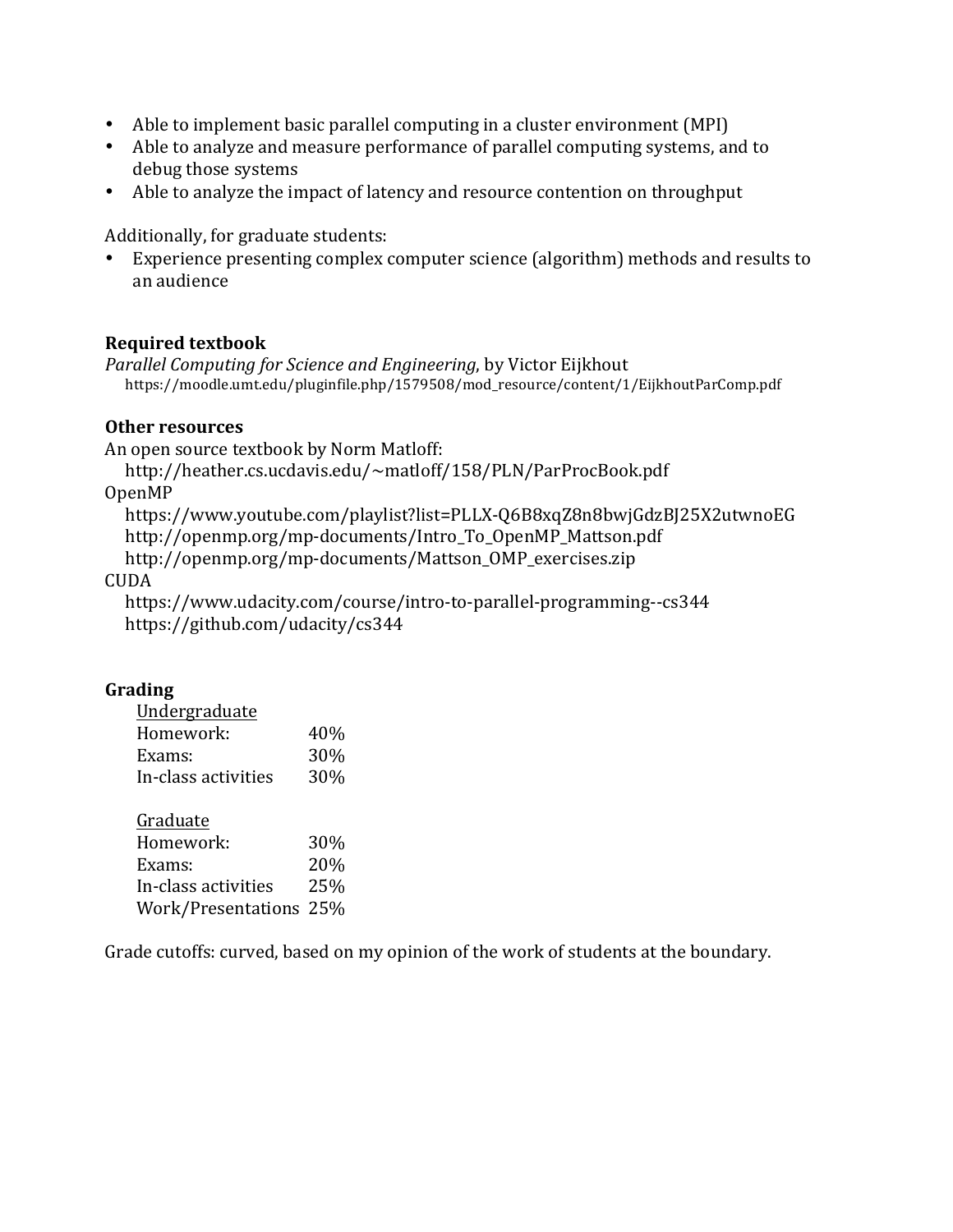| Week           | Content       | Reading / Videos       |
|----------------|---------------|------------------------|
| 1              | Intro         | OpenMP videos 1-6      |
|                | OpenMP        |                        |
| $\overline{2}$ | OpenMP        | OpenMP videos 7-17     |
|                |               |                        |
| 3              | OpenMP        | OpenMP videos 18-27    |
|                |               |                        |
| $\overline{4}$ | <b>GPU</b>    | CUDA videos lesson 1   |
| 5              | GPU/CUDA      | CUDA videos lesson 2,3 |
| 6              | GPU/CUDA      | CUDA videos lesson 4   |
| 7              | GPU/CUDA      | CUDA videos lesson 5   |
| 8              | GPU/CUDA      | CUDA videos lesson 6   |
| 9              | SIMD / SSE    |                        |
| 10             | <b>MPI</b>    |                        |
|                |               |                        |
| 11             | <b>MPI</b>    |                        |
| 12             | FPGA          |                        |
| 13             | <b>FPGA</b>   |                        |
| 15             | Presentations |                        |

#### **Approximate schedule (find updated reading and assignments in moodle)**

#### **Working in groups (homework)**

 The best way to learn the material is by solving problems. You are encouraged to work together - the best way to understand the subtleties of the homework problems is to argue about the answers. Each of you should look at all the problems independently, and not just divide the list in two parts each time. After discussing problems and coming up with solutions, you will each write up a separate submission. Though the ideas behind your solutions may be quite similar, the text should not be identical – demonstrate your command of the problem with a personalized solution. I retain the right to question you about the material turned in. If it is evident that you don't understand what you turned in, your grade will be lowered.

 problems, you will get burned on the exams and thus for your final grade.) (Don't be a leech and let your partner do all the work. Unless you learn how to solve

#### **Working in groups (programming assignments)**

 I encourage discussion with others regarding programming assignments, as well. As with homework, these should be high-level discussions. Code should be written independently. If I suspect copying or plagiarism, I will ask you to explain each piece of the code to me, possibly resulting in a reduced grade or removal from class.